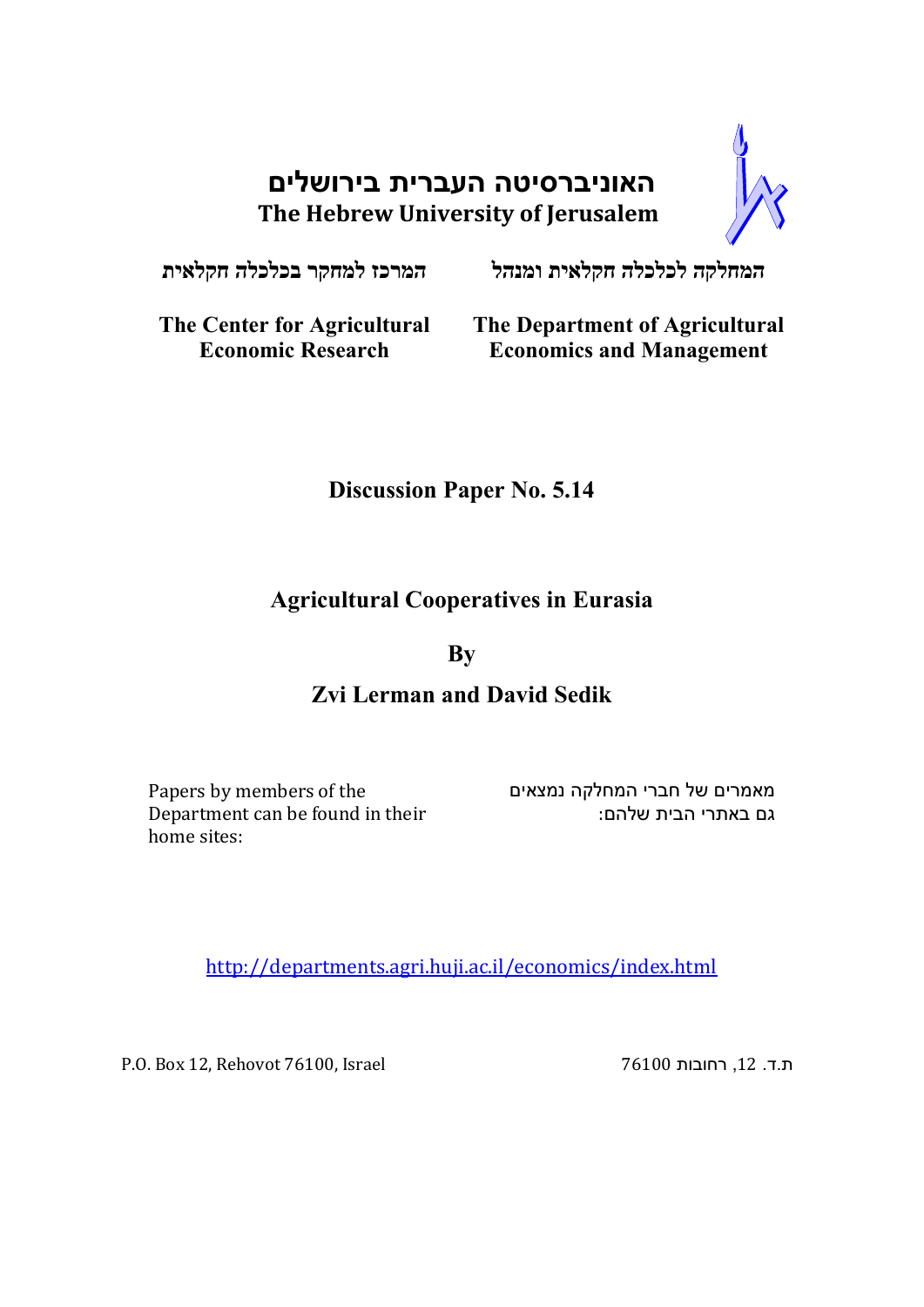## **Agricultural Cooperatives in Eurasia**

### **Zvi Lerman and David Sedik<sup>1</sup>**

Across Eurasia there is an immense divide in the development of agricultural cooperatives between the countries of the European Union and those of the Commonwealth of Independent States and Georgia (CIS-G). This gap can be seen in the differences in the spread of cooperatives within agriculture, in government policy and in the enabling legislative environment. The divide is supported by a basic conceptual and experiential distinction that existed during the socialist period and which continues to exist in modified form between the two parts of Eurasia today.

This paper will analyze the divergence in the development of agricultural cooperatives in Eurasia. It begins with the question of why cooperatives are needed, of what problems they solve. It then describes the divide within Eurasia on agricultural cooperatives, starting with concepts, and illustrating differences in the spread of cooperatives across the region, government policies and enabling legislation. A conclusion summarizes policy recommendations to bring the useful experience of the international cooperative movement to bear on agricultural cooperatives in the countries of the Commonwealth of Independent States and Georgia.

### **A. Why agricultural cooperatives?**

Cooperatives in agriculture are usually created by grassroots farms to overcome market failures, which are manifested in unwillingness of private business entrepreneurs to provide services in areas that they judge unprofitable or, alternatively, in situations where private businesses unfairly exploit farmers through monopolistic practices. Best-practice world experience suggests that service cooperatives provide a very effective way of improving the access of small farmers to market services in both situations (Schrader, 1989). The focus on *service* cooperatives is fundamental; in market economies agricultural cooperatives are invariably of this type with very few exceptions (**see Box 1**).

Small farms commonly use agricultural service cooperatives to overcome difficulties of unequal bargaining power with large-scale input suppliers (for machinery, fertilizer, advisory and credit services), processors and middlemen. These difficulties combine to create what is sometimes referred to as "the curse of smallness", a trap that prevents smallholders from fully exploiting their inherent productivity advantages due to barriers in access to markets (Abele and Frohberg, 2003). In dealing with a service cooperative, the market effectively deals with a relatively large entity that combines many smallholders into a single negotiating position. Access difficulties imposed by smallness are thus automatically lifted.

<sup>1</sup> The authors are respectively from the Department of Agricultural Economics and Management, The Hebrew University of Jerusalem, Israel and the Regional Office for Europe and Central Asia of the Food and Agriculture Organization of the UN (FAO), Budapest, Hungary.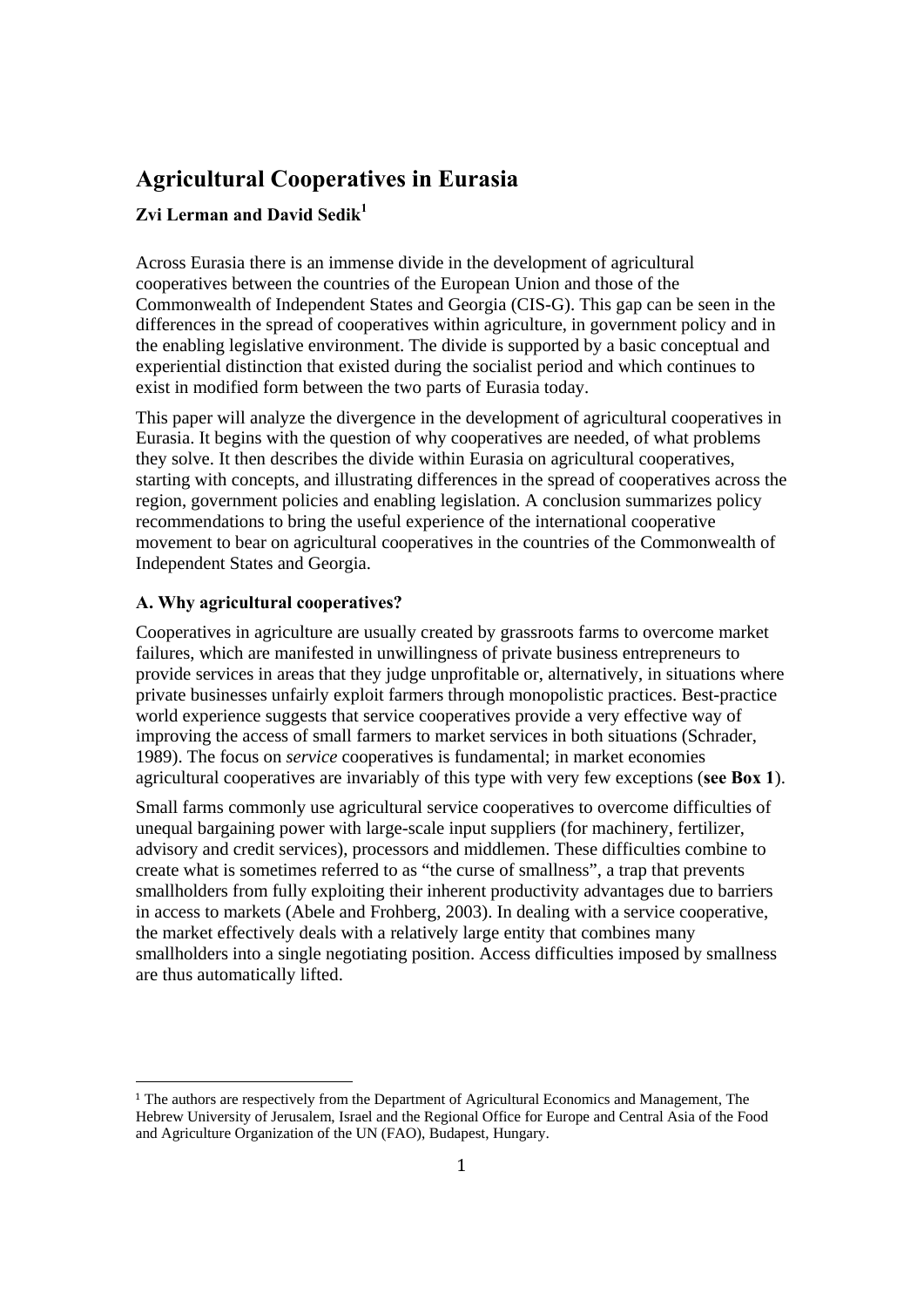#### **Box 1. Agricultural production and service cooperatives**

Agricultural cooperatives can be classified into two types. In *production cooperatives* members jointly engage in the production process. In agriculture members jointly cultivate pooled or cooperatively held agricultural resources, such as land or farm machinery. Collective farms in the former Soviet Union and kibbutzim in Israel are examples of agricultural production cooperatives. Production cooperatives sell their output to outsiders; yet their main function is to improve the wellbeing of their members by creating conditions for more efficient farming than what would otherwise be feasible in individual farms.

It is often argued that by allowing members to pool their fragmented smallholdings into large farms production cooperatives exploit economies of scale and achieve higher efficiency. Yet empirical studies in market economies show that economies of scale do not generally exist in primary agriculture and many researchers have in fact shown that agricultural production cooperatives are substantially less efficient than individual and family farms. As a result, production cooperatives in the world are a tiny minority among producers. According to International Cooperative Alliance (ICA) data, production cooperatives account for less than 5% of all cooperatives in the world.

*Service cooperatives*, on the other hand, are the largest and most typical category of cooperatives in developed and developing countries: these are cooperatives that provide services to their membersproducers, who continue to carry out all production activities independently on their own land. Service cooperatives in many countries account for a large share of transactions, particularly in agriculture. For instance, agricultural marketing, processing, and supply cooperatives are major players in markets for farm products and farm inputs in North America, Western Europe, Japan, and South-East Asia. In the U.S., agricultural cooperatives handle about 30% of farmers' total farm marketing volume and 28% of farmers' total supply purchases. In the European Union, the share of agricultural cooperatives is even larger: in countries such as the Netherlands, Denmark, Ireland, and Sweden 70%-80% of farm products are marketed through cooperatives and cooperatives account for 50%-70% of all farm input purchases. Service cooperatives are usually subdivided into marketing cooperatives, processing cooperatives, input supply cooperatives, and farm machinery cooperatives.

In the post-socialist countries of Eurasia agrarian reform produced tens of millions of small family farms in place of tens of thousands of large-scale collectives and production cooperatives. **Table 1** illustrates how small the average farm is in the CIS-G. The situation is no different in Central and Eastern Europe: of the total of nearly 8 million farms in the ten New EU Member States, 4.5 million (58%) are holdings of less than 2 hectares and only 80,000 (just 1%) have 50 hectares and more (Csaki and Jambor 2009). In some countries land reforms produced fragmented land holdings, based on the need for equitable distribution of different land qualities and perennial crops.

Thus, agricultural service cooperatives should be an excellent means for farms in the formerly socialist countries of Eastern and Central Europe, as well as the CIS-G, to improve their bargaining power vis-à-vis input providers and processors, thus improving the welfare of the cooperative membership. Though forming and sustaining an agricultural service cooperative is never easy, it is a proven method to improve the sustainability of small farms in agriculture today, just as it has been in Western Europe and North America for many decades.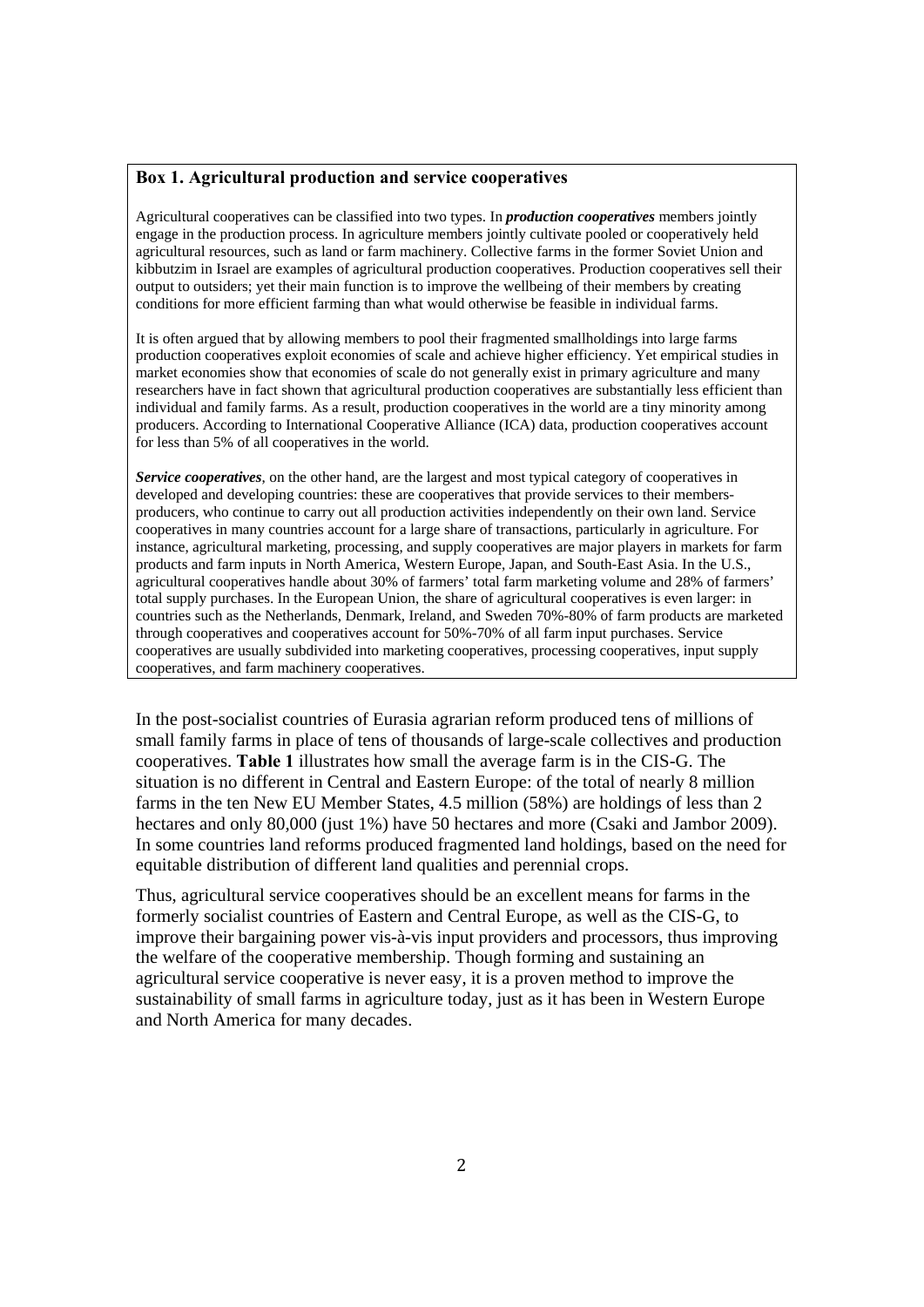|              | Average farm size, hectares | Mean number of parcels<br>(excluding household plot,<br>survey data) |  |
|--------------|-----------------------------|----------------------------------------------------------------------|--|
| Armenia      | 1.38                        |                                                                      |  |
| Georgia      | 0.96                        | 1.3                                                                  |  |
| Azerbaijan   | 1.86                        | 1.4                                                                  |  |
| Kyrgyzstan   | 3.80                        | 1.2                                                                  |  |
| Tajikistan   | $3 - 5$                     | 1.3                                                                  |  |
| Turkmenistan | $4 - 5$                     |                                                                      |  |
| Ukraine      | 4.6                         | 1.7                                                                  |  |
| Moldova      |                             | 3                                                                    |  |

**Table 1. Average size of family farms in some CIS countries and Georgia** 

Source: Farm-level surveys 2000-2012.

<u> 1989 - Jan Samuel Barbara, politik eta politik eta politik eta politik eta politik eta politik eta politik e</u>

#### **B. The great divide within Eurasia on agricultural cooperatives**

The International Cooperative Alliance (ICA) describes a cooperative as "an autonomous association of persons united voluntarily to meet their common economic, social, and cultural needs and aspirations through a jointly-owned and democratically-controlled enterprise". The modern cooperative was developed in Western Europe, and spread to other industrializing countries in the late nineteenth century. Cooperatives were a selfhelp means to combat market failures and poverty. As bottom-up, self-help institutions, they adhered to certain principles that have been codified by the ICA (ICA, 2014), namely, voluntary and open membership, democratic member control (one member, one vote), member economic participation, autonomy and independence, education, training and information, cooperation among cooperatives and concern for community. Agricultural cooperatives evolved and continue to evolve out of this liberal, democratic, self-help tradition.

The countries of Eastern Europe and the Russian Empire participated in this liberal selfhelp tradition in the nineteenth and early twentieth centuries. However, a paradigm shift dates to the 1920s, when Lenin proclaimed his socialist vision of the development of cooperatives: gradual and voluntary movement from lower to higher forms of cooperation, from marketing, service, and credit cooperatives to production cooperatives. This vision, presenting production cooperatives as the highest form of cooperation, was subsequently implemented in Stalin's collectivization drive (from 1928-1929), which eventually transformed agriculture in all republics of the Soviet Union and much of Eastern Europe to agriculture of collective farms, i.e., production cooperatives.<sup>2</sup> Thus, contrary to the situation in developed market economies, tens of thousands of production cooperatives existed in the USSR and continued to exist in the CIS-G in the form of

<sup>2</sup> In *The Immediate Tasks of the Soviet Government* (1918) Lenin advocated for the total cooperation of the people through their involvement, first, in consumers' and other simple types of cooperatives, and later, in producers' cooperatives, which entail a higher form of cooperation. In *On cooperation* (1923) Lenin stated that cooperation must be promoted by convincing the peasants of the expediency of merging small farms and the advantages of collective production. He believed that the party and the working class should play a leading role in raising the cultural level and consciousness of the peasants. Lenin called this a "cultural revolution".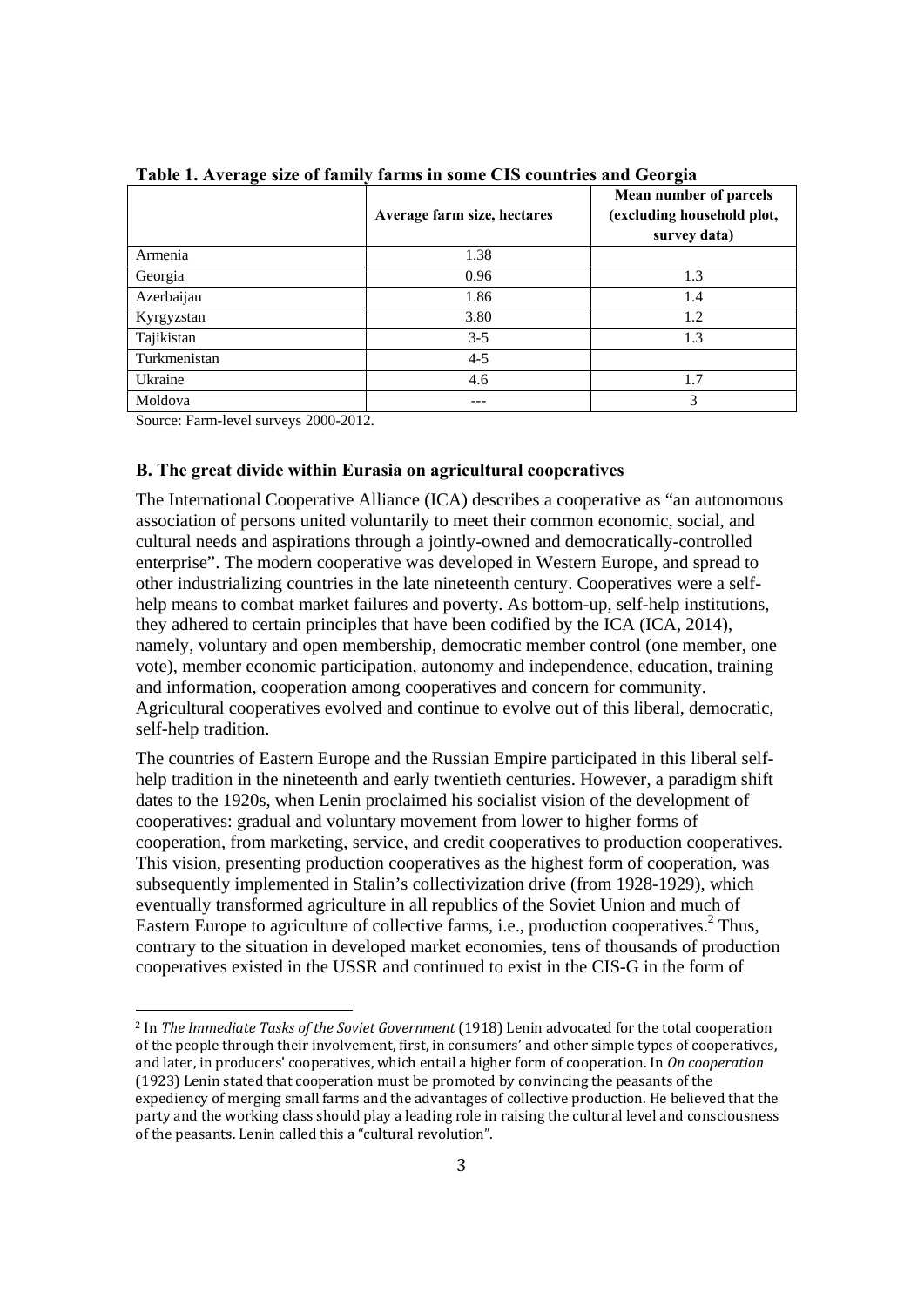collective farms (kolkhozes) well into the post-1992 transition and many continue to exist as production cooperatives after the reforms that eliminated collective farms.<sup>3</sup>

The socialist legacy of agricultural production cooperatives created a parting of the ways within Eurasia that persists to this day in two forms. First, farmers' support for the cooperative idea is low in the CIS-G countries based on past experience with the Soviet cooperative model, and due to the lack of information on and experience with alternatives.<sup>4</sup> Second, there is a profound conceptual confusion as to the nature of agricultural cooperatives within a market economy. In the CIS-G countries the term "cooperative" is automatically understood to mean "production cooperative", while in established market economies, where practically no production cooperatives exist, "agricultural cooperatives" are automatically understood as "agricultural service cooperatives".

The socialist legacy has also created a sizeable disparity in the development of agricultural service cooperatives in the CIS-G compared to countries in particularly Western Europe, but also Eastern Europe. **Table 2** illustrates that the countries of the CIS-G are many decades behind EU countries in the development of service cooperatives. Only one farm in 246 in Ukraine and one in 31 in Hungary are members of a service cooperative, while in the US, France, Netherlands and Spain each farmer is a member of a service cooperative and in Italy every other farmer is a member. There are also far more farms per cooperative in Kazakhstan, Ukraine and Hungary, than in the countries of Western Europe and the US. Whereas there is only one cooperative for every 6,000 farms in Ukraine and Kazakhstan, and for every 10,000 farms in Hungary, in France there exists one service cooperative for every 178 farms. This statistic also indicates that the development of service cooperatives in Eastern Europe and the CIS-G is far behind that in the US and Western Europe.

<sup>3</sup> Just as with collective farms, the degree to which these production cooperatives adhere to ICA cooperative principles is subject to doubt.

<sup>4</sup> Academic researchers have investigated the issue of distrust in cooperation in post‐socialist economies more formally. Gijselinckx and Bussels (2012) investigated two potential reasons for the lack of cooperation in the ex-socialist countries of Europe, finding high correlations between indicators of "social capital" and member intensity of agricultural cooperatives (percentage of farmers of a country that are cooperative members), but no discernible correlations between indicators of "general deep-rooted cultural values" and member intensity. "Social capital" is defined as "the trinity of 'networks, norms of reciprocity and trust'" (Gijselinckx and Bussels, 2012). Indicators of "general deep‐rooted cultural values" were based on research by Hofstede, Hofstede and Minkov (2010). Lissowska (2013) came to similar conclusions in her analysis of social attitudes towards cooperation in European countries (based on the European Social Survey), where she found that the preference for cooperation in transition countries (Central and Eastern Europe, Russia and Ukraine) is close to that of the other (Western) European countries. However, transition countries differ in that people have less faith in the cooperative model based on their past experience with the socialist version of cooperation, which usurped and distorted the liberal democratic model of cooperation that pervaded Europe (including Russia and Ukraine) before socialism.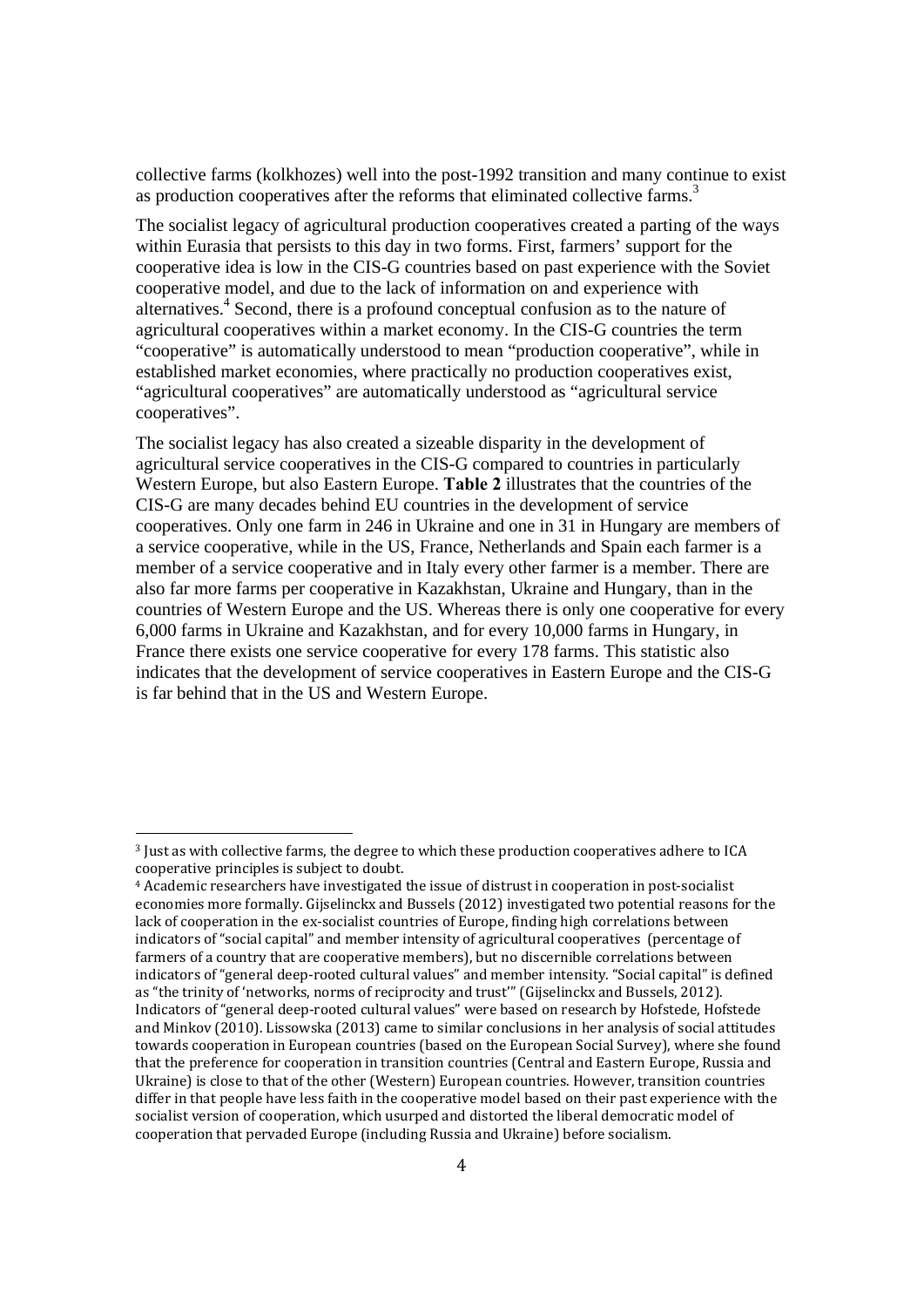| Country     | Year | Number of<br>agricultural | Number of<br>cooperative | Number of<br>farms | Ratio:<br>Farms per | Ratio:<br>Farms per |
|-------------|------|---------------------------|--------------------------|--------------------|---------------------|---------------------|
|             |      | service<br>cooperatives   | members                  |                    | member              | cooperative         |
| Ukraine     | 2010 | 801                       | 21,521                   | 5,300,000          | 246                 | 6,617               |
| Kazakhstan  | 2010 | 300                       | N.A.                     | 1,850,000*         | N.A.                | 6,167               |
| <b>US</b>   | 2010 | 2,310                     | 2,200,000                | 2,200,000          |                     | 952                 |
| France      | 2010 | 2,900                     | 500,000                  | 516,100            |                     | 178                 |
| Hungary     | 2007 | 58                        | 20,177                   | 626,300            | 31                  | 10,798              |
| Italy       | 2008 | 5,800                     | 900,000                  | 1,679,400          | $\overline{c}$      | 290                 |
| Netherlands | 2010 | 60                        | $100.000+$               | 70,000             |                     | 1.167               |
| Spain       | 2010 | 3,989                     | 1,160,300                | 967,290            |                     | 242                 |

**Table 2. Development of agricultural service cooperatives in selected countries** 

Sources: US: USDA, 2012, USDA-NAS, 2013; Ukraine: Korinets, 2013: 36, 38, State Statistics Service of Ukraine, 2011: 10, State Statistics Service of Ukraine, 2012: 51; France: Eurostat, 2013, Filippi, 2012: 14; Hungary: Szabo, 2012: 23; Italy: Bono, 2012: 19; Kazakhstan: number of service cooperatives from Conception (2012), number of farms see next note. Netherlands: Bijman, van der Sangen, Poppe and Doorneweert (2012): 16; Spain: Giagnocavo and Vargas-Vasserot (2012) and Eurostat (2013).

\*The sum of peasant farms (170,000) plus an estimate of the number of household plots (1,680,000, assuming that each rural household has a household plot). Data for peasant farms from Statistical Agency of Kazakhstan (2012); data for rural households from Statistical Agency of Kazakhstan (2012), v. 1: 4. Similar numbers emerge from the 2006-2007 Agricultural Census (Statistical Agency of Kazakhstan (2007- 08)).

### **C. Policy and legislative support for cooperatives**

Policies and legislation comprise the enabling environment for the development of cooperatives. The purpose of this section is to point to the key areas where the tools of public policy can assist in the development of agricultural service cooperatives, and then illustrate the differences in approach between CIS-G policies and international best practice.

We should preface our remarks with the following general observations. First, it is not fruitful to directly compare all policies for agricultural cooperatives in the EU countries with those in the CIS-G countries. Cooperative law and policies have considerably evolved in the EU countries over their more than 100-year history, as a result of changes that have gone on in the cooperative movement. Today, there are many cooperatively owned and operated companies that are equally as large and complex as multinational public corporations. As the size and complexity of companies change, so do laws governing them. It is counterproductive to transplant regulations from EU member states with a more developed cooperative sector with a legal body that serves this sector to countries where the cooperative movement is in its infancy and in which the main subject is startup cooperatives (van der Sangen, 2012). Second, it is difficult to point to types of policies that support or inhibit cooperative development based on a pan-country comparison of present policies and indicators or cooperative market presence primarily because the "success indicator" of cooperatives (market share) depends not only on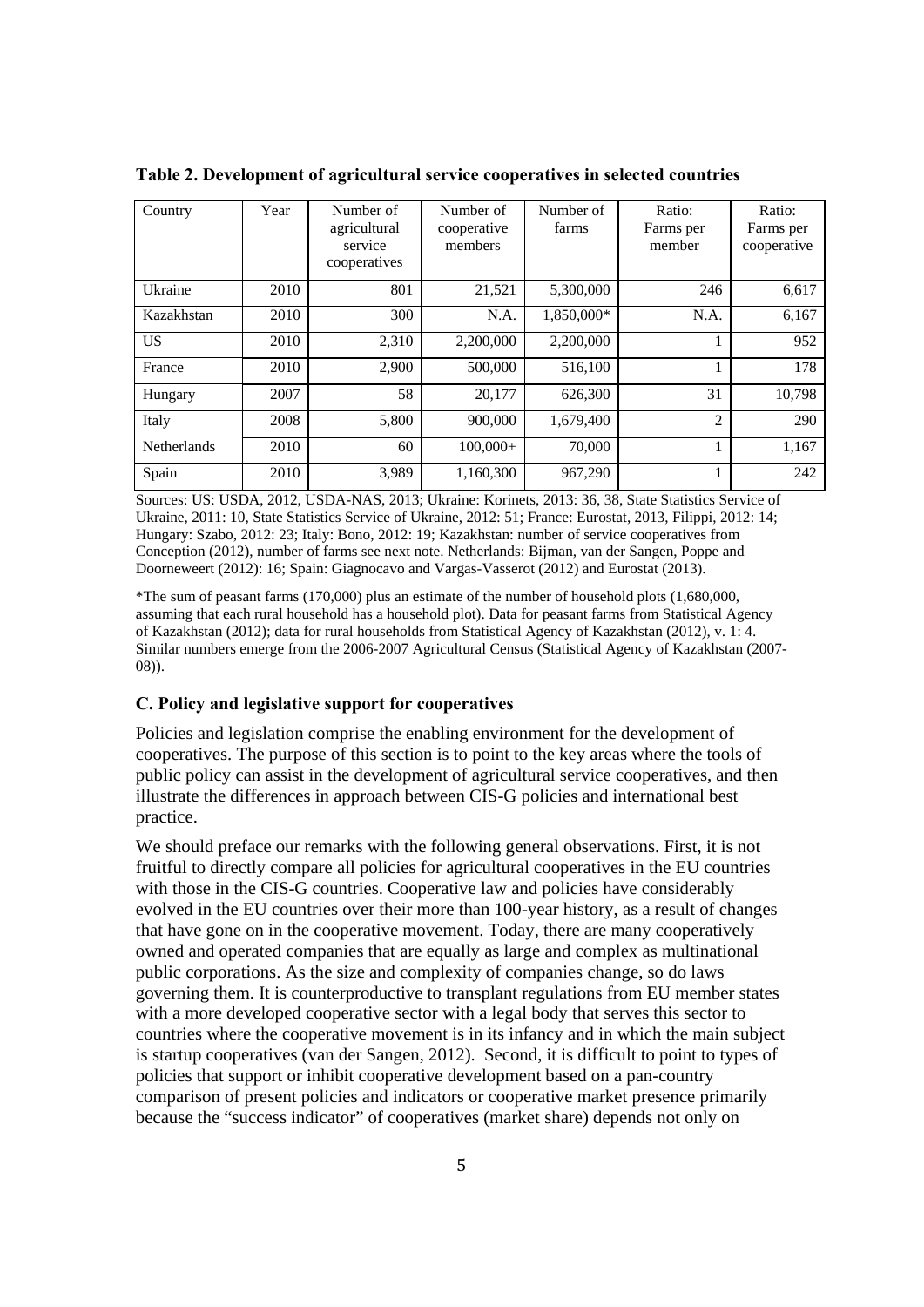current policies but on past policies and development as well. In a cross-country comparison Brusselaers, Doorneweert and Poppe (2012) found no correlation between current market share of agricultural cooperatives and policies.

### *Agricultural service cooperatives in CIS-G countries*

It is therefore preferable to look to the reality of cooperatives in the CIS-G countries and take only what is relevant from international, cooperative best-practice enabling policies and legislation. A picture of the development of the cooperative movement in countries of the CIS-G can be found in Lerman (2013, 2014), Millns (2013), Korinets (2013), Sedik and Lerman (2014), Tomich (2013), FAO (2014) and Akimbekova (2010). The following picture emerges from these studies:

The socialist legacy of agricultural production cooperatives has caused low farmers' support for the cooperative idea. There is also a profound conceptual confusion as to the nature of agricultural cooperatives within a market economy. The term cooperative is automatically understood to mean "production cooperative" both by farmers and by politicians. Politicians, while expressing support for the cooperative idea, often promote cooperation as a means to consolidate land holdings of smallholders into larger production cooperatives. This, of course, increases the unattractiveness of the cooperative idea to farmers.

There are very few working agricultural service cooperatives throughout the CIS-G. Statistics on cooperatives are often difficult to interpret because of the large number of "sleeping cooperatives" and the conceptual confusion between service and production cooperatives (**see Box 2**). The popularity of "sleeping cooperatives" is a direct result of poor policies whereby governments have occasionally advanced subsidies, machinery leases or credits at preferential rates to agricultural cooperatives (Korinets, 2013).

Practically all CIS-G countries have cooperative-specific laws in their statutes (Lerman, 2014). The prominent role of production cooperatives in CIS-G countries (as successors of Soviet-era collective farms) is reflected in the prevailing service/production dichotomy, which is often "canonized" in separate laws for the two types of cooperatives. Six of the twelve CIS-G countries have separate laws for production and service cooperatives on their statutes. This is not the recommended practice in market-oriented economies.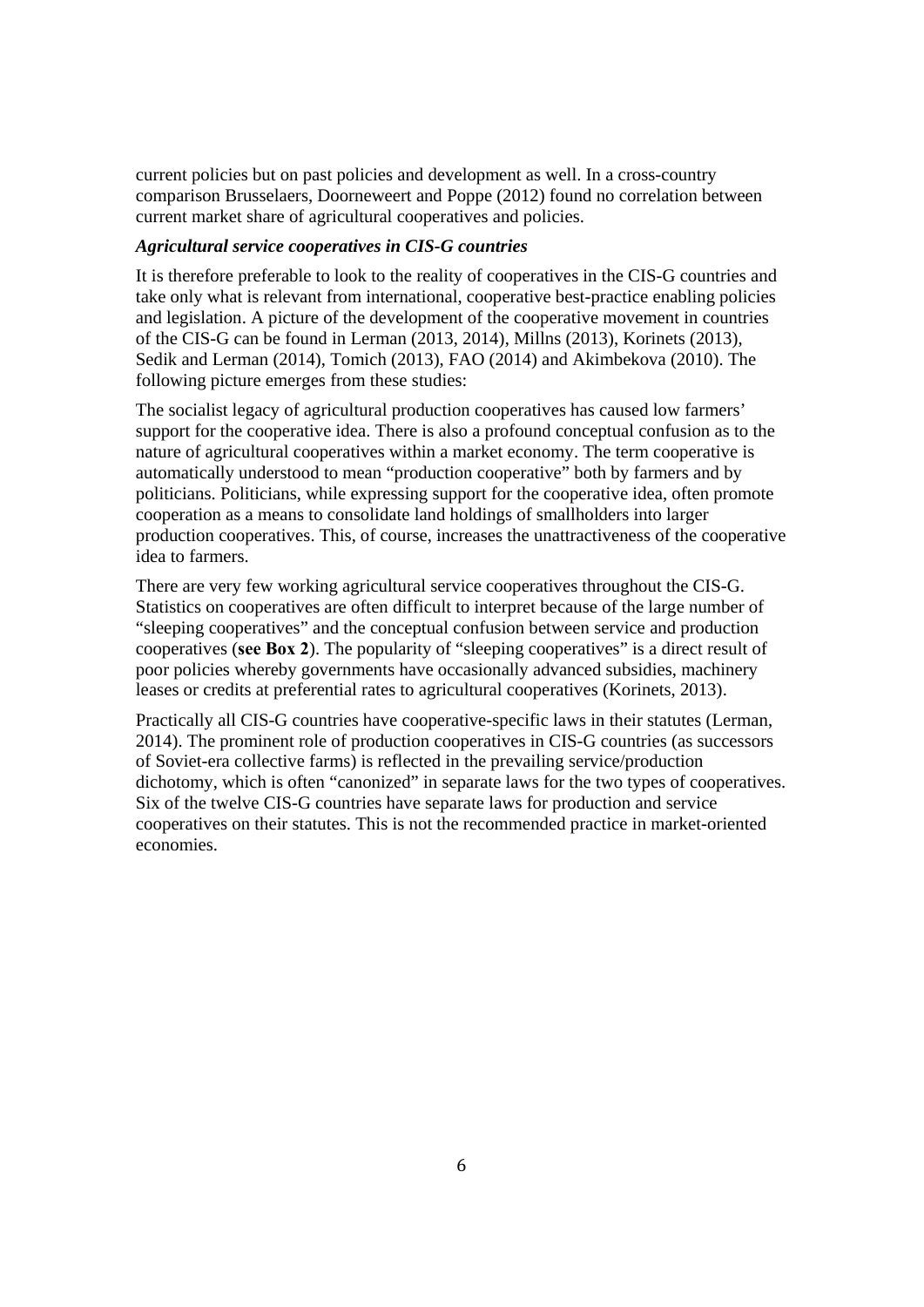#### Box 2. Agricultural cooperatives in Kyrgyzstan

Statistics on cooperatives in Kyrgyzstan are available from two sources: a special unit dealing with Statistics on cooperatives in Kyrgyzstan are available from two sources: a special unit dealing with<br>cooperative development in the Ministry of Agriculture and the National Statistics Committee (NSC). The Ministry reports the number of *registered* cooperatives, which showed impressive growth over time, rising from about 300 in 2004 to 1,300 in 2009 (Figure 1).<sup>5</sup> NSC based its reporting on the number of *active* (operating) cooperatives. The gap between the two sources is dramatic (**Figure 1**). In 2011, the Ministry reported more than 1,400 registered cooperatives, while according to NSC there were just 400 active cooperatives in the country (National Statistics Committee of Kyrgyzstan, 2012). It thus became apparent that more than 70% of registered cooperatives in Kyrgyzstan were inactive and existed only on paper, presumably with the intent of taking advantage of future credit or taxation benefits that might materialize through government policies. Such entities are known as "sleeping cooperatives". The dominant majority of registered cooperatives in Ministry of Agriculture statistics are production cooperatives, not service cooperatives. In 2009, 88% of the registered cooperatives were classified as production cooperatives and only 12% were service and processing cooperatives.



FAO initiated a survey of cooperatives in 2012. The sample frame for the survey consisted of the 400 active cooperatives in the NSC database. The original objective was to survey a sample of 100 cooperatives from the NSC list, collecting information mainly on service cooperatives, with control information on some production cooperatives. This objective could not be achieved, however, because virtually no pure service cooperatives were found in the NSC database. Among 400 active cooperatives in the NSC list, only 17 were identified as mixed service/production cooperatives and 3 as trade/service cooperatives.

Source: Adapted from Lerman (2013).

 $\overline{\phantom{0}}$ 

<sup>&</sup>lt;sup>5</sup> These numbers do not include credit unions, created mainly by the Raiffeisen Foundation in Kyrgyzstan (some 300 in 2009).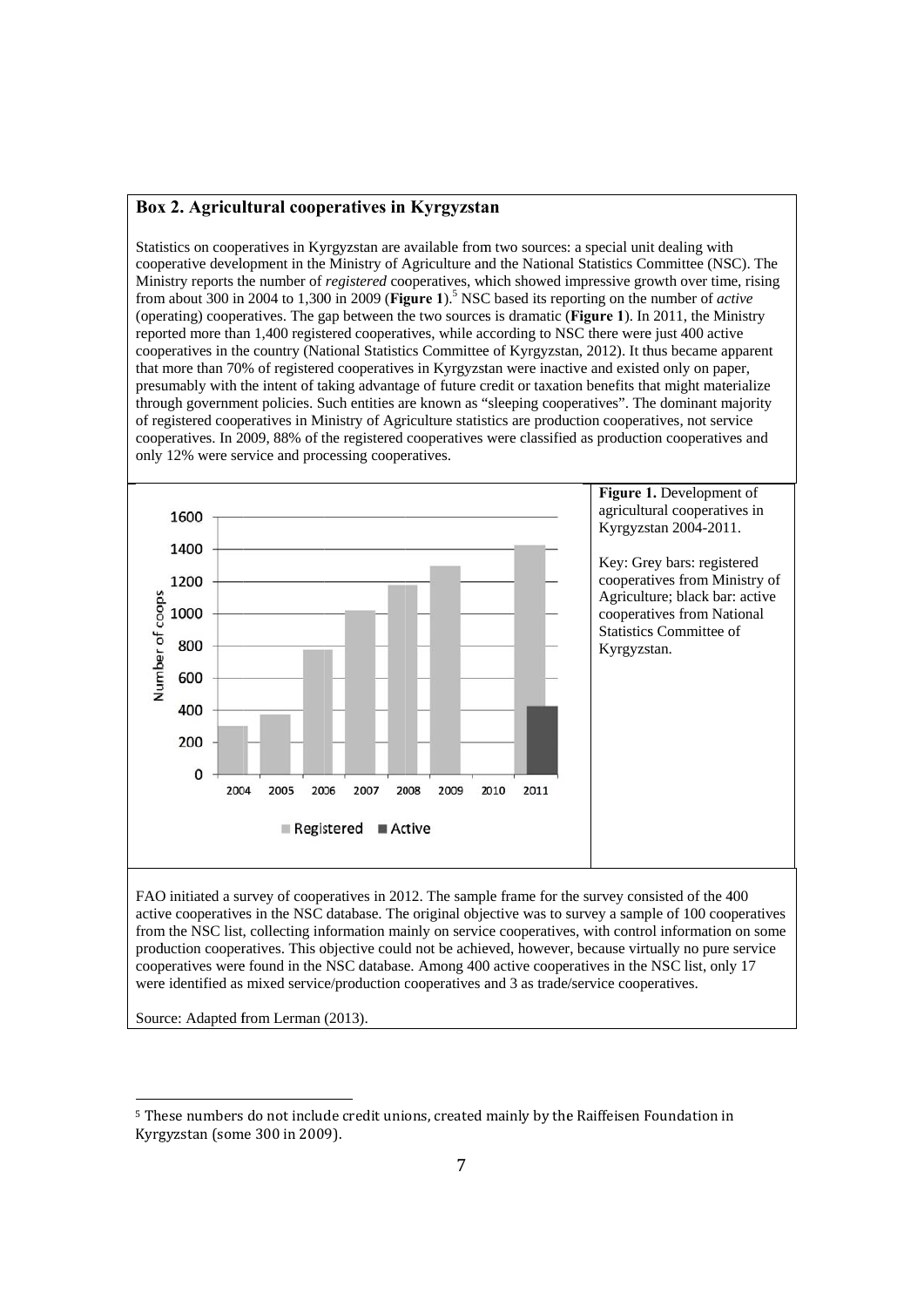The ILO guidelines for cooperative legislation recommend "one law for all types of cooperatives, possibly with specific parts/chapters for specific types of cooperatives" (Henry, 2012: 59), and CIS-G countries indeed seem to be moving in this direction in their recent legislative attempts (Kyrgyzstan, Tajikistan, Azerbaijan, and perhaps most notably Ukraine). According to the ILO guidelines, the one-law approach, among other benefits, diminishes bureaucracy and prevents fragmentation of the cooperative system that inevitably weakens its self-monitoring and lobbying power (Lerman, 2014).

Tax policies in CIS-G countries are often profoundly unfriendly to service cooperatives, often entailing double taxation for farmers who may venture to join them. This is not because of any built-in bias against cooperatives: it is simply because tax laws generally treat cooperatives as any other legal person (corporation), without due regard to cooperatives' specific features. Cooperative law may outline conceptual principles and suggest taxation guidelines, but ultimately any tax ruling is based on the Tax Code. Thus, the 2005 Law of Cooperatives in Kyrgyzstan<sup>6</sup> contains a blanket statement deferring all tax-related decisions for cooperatives to the Tax Code (Article 32). Taxation of cooperatives involves two distinct issues: (a) value added tax (VAT) and (b) tax on profits at the level of the cooperative. In both instances, the Western approach to cooperative taxation is guided by the view that cooperatives act on behalf of their members as their agents. Because of the close involvement of the members in the decision-making processes in the cooperative and because of the special nature of the transaction between the members and their cooperative, cooperatives can be seen as the executing agents of the members. This view suggests that transactions between cooperatives and their members should be exempt from both VAT and profit tax. The burden of taxation should shift from the cooperative ("the agent") to the members as the principal (Lerman, 2014; Sedik and Lerman, 2014).

Not all legislation in the CIS-G countries adheres to these principles. Even Ukraine, which has generally good legislation on agricultural service cooperatives, has not completely adapted its tax system to provide a good tax environment for private plot holders who wish to form a service cooperative (Sedik and Lerman, 2014).

Registration requirements for cooperatives are often unnecessarily difficult. Cooperatives are legal bodies and as such require registration, either as part of general registration of legal bodies according to Civil Code or as a special registration procedure specified in the country's law of cooperatives. The ILO guidelines for cooperative legislation state that, "the establishment of a speedy and impartial registration procedure is a first step by the state towards facilitating the development of a genuine cooperative system" (Henry, 2012: 69).

The registration requirements in CIS-G legislation are usually formulated in a muted general language. The mild tone adopted in various CIS-G laws is consistent with the ILO recommendations on registration of cooperatives (Henry, 2012):

…a cooperative must be registered once the conditions laid down in the law are fulfilled.…If prior approval is necessary, the discretionary power

<sup>6</sup> Law of the Republic of Kyrgyzstan on Cooperatives No. 70 (11 June 2004) as amended by Law No. 37 (25 February 2005).

http://www.cac‐civillaw.org/gesetz/kirgisistan/GenossenschaftsG.KIR.ru.rtf.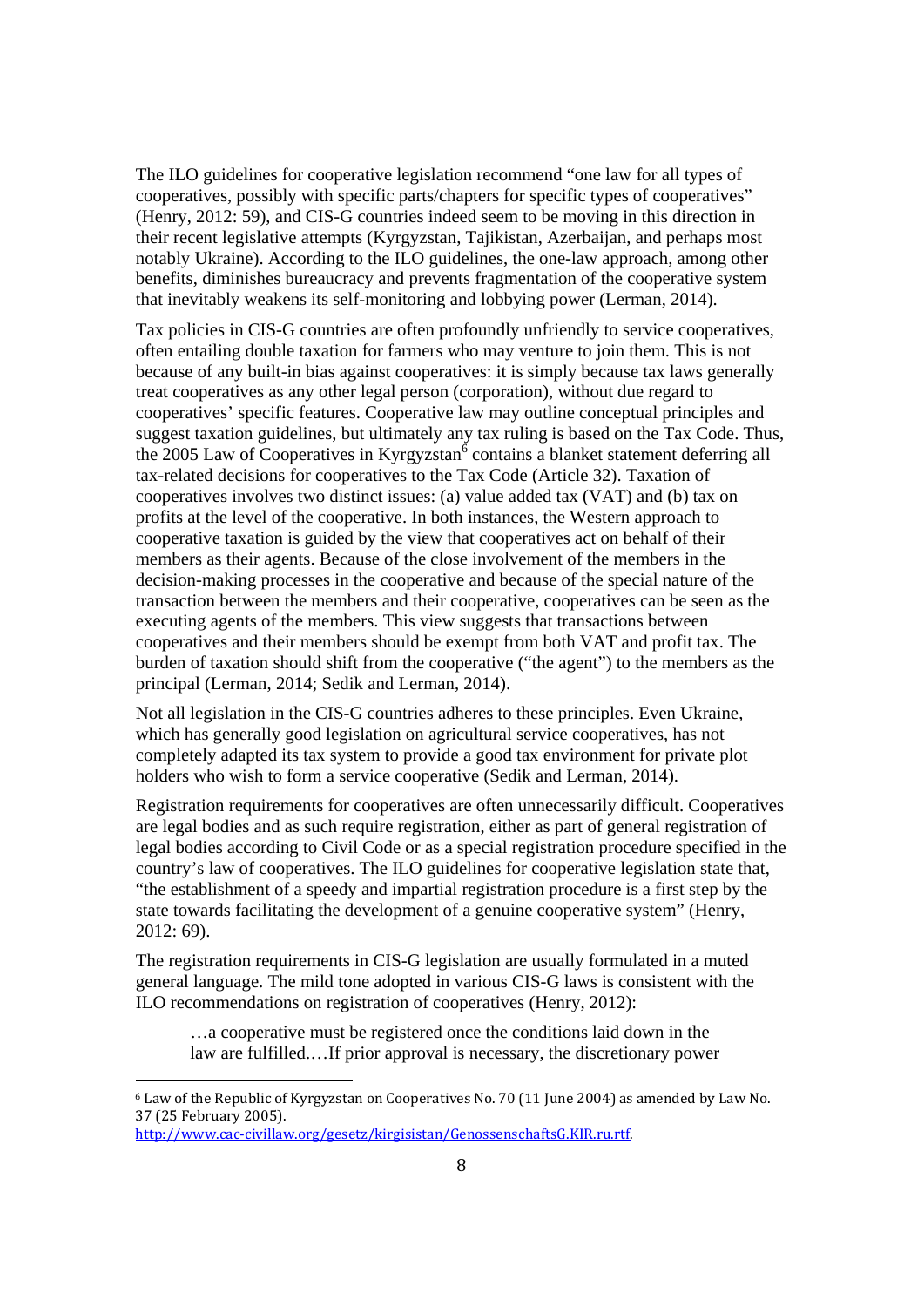of the approving authority must be strictly and effectively limited by law. In no case must the registration procedure hinder people from forming entities in the way that suits them best. Registration . . . [should] be concluded within a short time period; a refusal to register must be justified in writing; in the case of refusal, the founders may appeal before a court, which should give a decision within a brief time period. The fees for the registration and publication must in no case be prohibitive (pp. 68-70).

A different approach is found in the new Law of Agricultural Cooperatives (2013) in Georgia. Uniquely among the CIS countries, Georgia establishes a special state agency, the Agency for the Development of Agricultural Cooperatives within the system of the Ministry of Agriculture. The main purpose of this agency is to develop viable cooperation in agriculture in Georgia. In pursuit of this overall goal, the agency is charged with the following competencies (article 8):

- Administration of government support measures, and provision of a strategy for the development of cooperatives in Georgia.
- Provision of training, advice and information to cooperatives on issues of importance to them.
- Monitoring and evaluation of cooperatives in Georgia.
- Organization of conferences, consultations and seminars on cooperative issues, and cooperation with the International Cooperative Alliance.
- Granting and termination of the status of an agricultural cooperative.

Agricultural cooperatives in Georgia first register in the registry of entrepreneurs and non‐profit (non‐commercial) legal entities. In order to be granted the additional status of "agricultural cooperative" cooperatives must register with the agency (art. 7.2). The cooperative is then evaluated according to criteria specified by law, and must provide periodic information to the agency for monitoring purposes. In return, the cooperative is eligible for government support measures. According to the Law on Agricultural Cooperatives (art. 15.2), the rules for granting and termination of the status of an agricultural cooperative were to be specified within 2 months after the Law came into force in July 2013. However, to date (March 2014) no regulation on this crucial issue has been made public.

The two-step registration process without clear criteria for the granting and termination of the status of an agricultural cooperative would appear to be inconsistent with the strong recommendations for simplicity and transparency voiced by the ILO (see above). In the absence of clear regulations on the rules for granting and termination of the status of agricultural cooperative, it is not possible to clearly understand the mandate of the Agency for the Development of Agricultural Cooperatives in Georgia. However, sources within Georgia state that the two registrations are of a totally different nature. Registration as a legal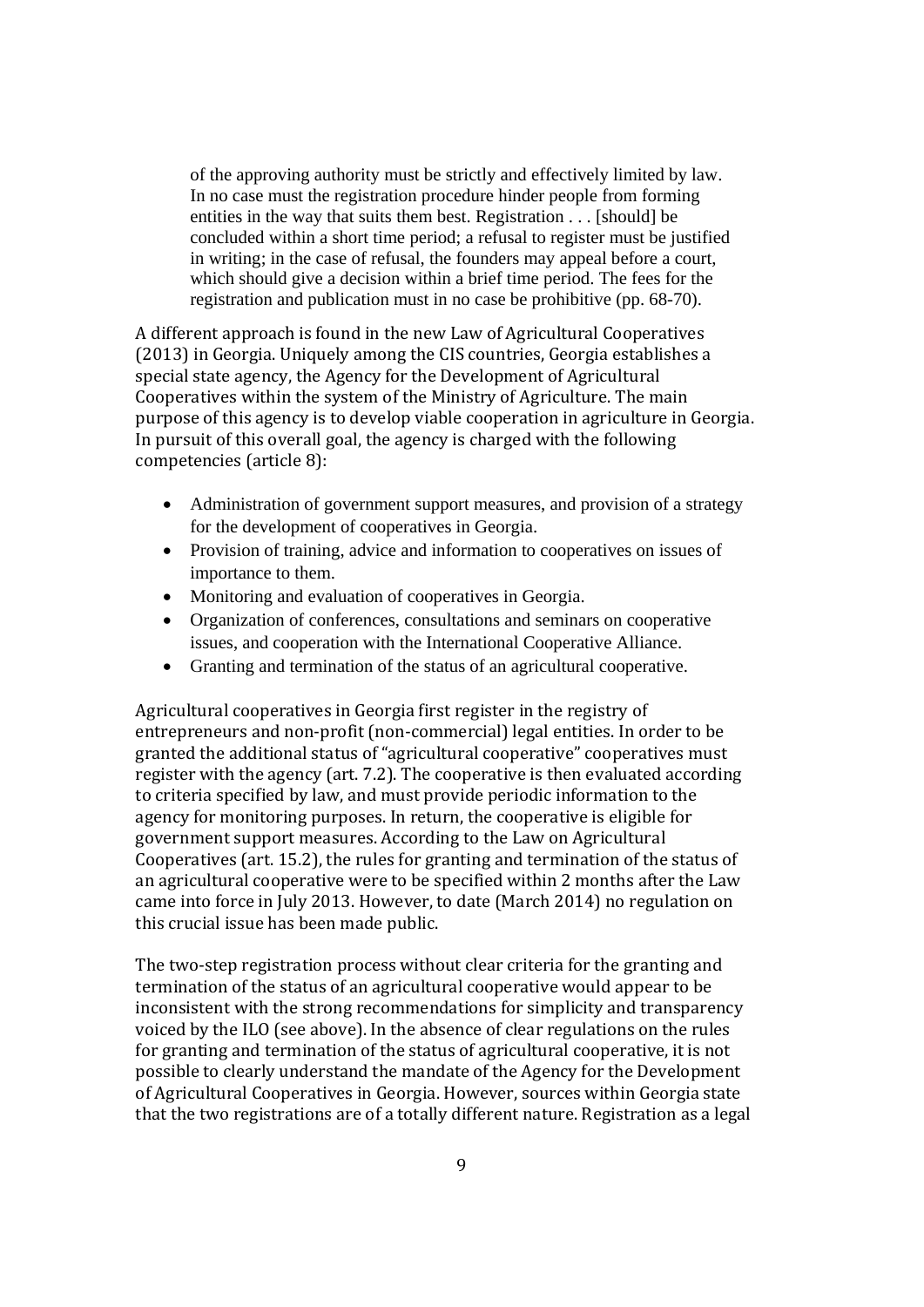entity is the normal record‐keeping listing required in Georgia as well as in other countries for legal bodies, including for all cooperatives. Registration with the agency is an optional step to be undertaken if the cooperative would like to participate in government support programs. The authority to grant and terminate the status of "agricultural cooperative" in Georgia represents an effort at quality control, in order to weed out "false cooperatives" which abuse the cooperative name in order to qualify for state aid. 7 This is an important function, as the "sleeping cooperative" phenomenon mentioned above is fairly widespread in the region.

News reports in the Georgian press indicate that the government expects the new cooperative law "to stimulate the enlargement of farms".<sup>8</sup> Georgia's new law of agricultural cooperatives does not speak explicitly of agglomeration of holdings in production cooperatives or transfer of individually owned land to cooperatives. The views in the media are apparently fostered by the definition of agricultural cooperative in article 6 of the new law, where areas of cooperative activity are listed as "production, processing, packaging, labeling, storage, transportation and marketing of agricultural products". Lack of clear differentiation between the activities of production and service cooperatives is probably responsible for the traditional identification of any cooperative with "production cooperative" (Lerman, 2014).

#### **D. Conclusions**

<u> 1989 - Jan Samuel Barbara, politik eta politik eta politik eta politik eta politik eta politik eta politik e</u>

Because of the legacy of the past, CIS-G countries require specialized legislation (on cooperatives, as well as mention in the civil and tax codes) in order to provide an enabling environment to allow agricultural cooperatives to operate properly. Ukraine is a good model: it has benefitted from at least three advisory projects from donors in order to improve its cooperative legislation in the past two years, and it now has perhaps the best legislation on agricultural service cooperatives in the CIS-G. For the revision of legislation, it may be helpful to set up fora where government, donors and service cooperative leaders can exchange views on enabling legislation with the aim of supporting the development of service cooperatives.

Good legislation is important, but it is not sufficient. Politicians in the region also need to do their part. Production cooperatives should not be advanced as a policy tool to solve land fragmentation. Production cooperatives are known to be inefficient, in the postsocialist context they are vestiges of the past, and their political and financial support is indefensible 22 years after the dissolution of the Soviet economic system. On the other hand, agricultural service cooperatives have the potential to solve real problems of small and medium size farms that produce the majority of agricultural output in every CIS-G country.

The rural population also requires capacity building. Farmers need to be informed on the cooperative idea and its benefits. In Ukraine this issue was mentioned as perhaps the most important issue by the participants of the All Ukraine Public Meeting "Ukraine on

<sup>7</sup> Information provided by the FAO Representation Office in Tbilisi, Georgia (March 2014).

<sup>8</sup> *Business Gruziya*, 9 August 2013, http://bizzone.info/agriculture/2013/1376075873.php.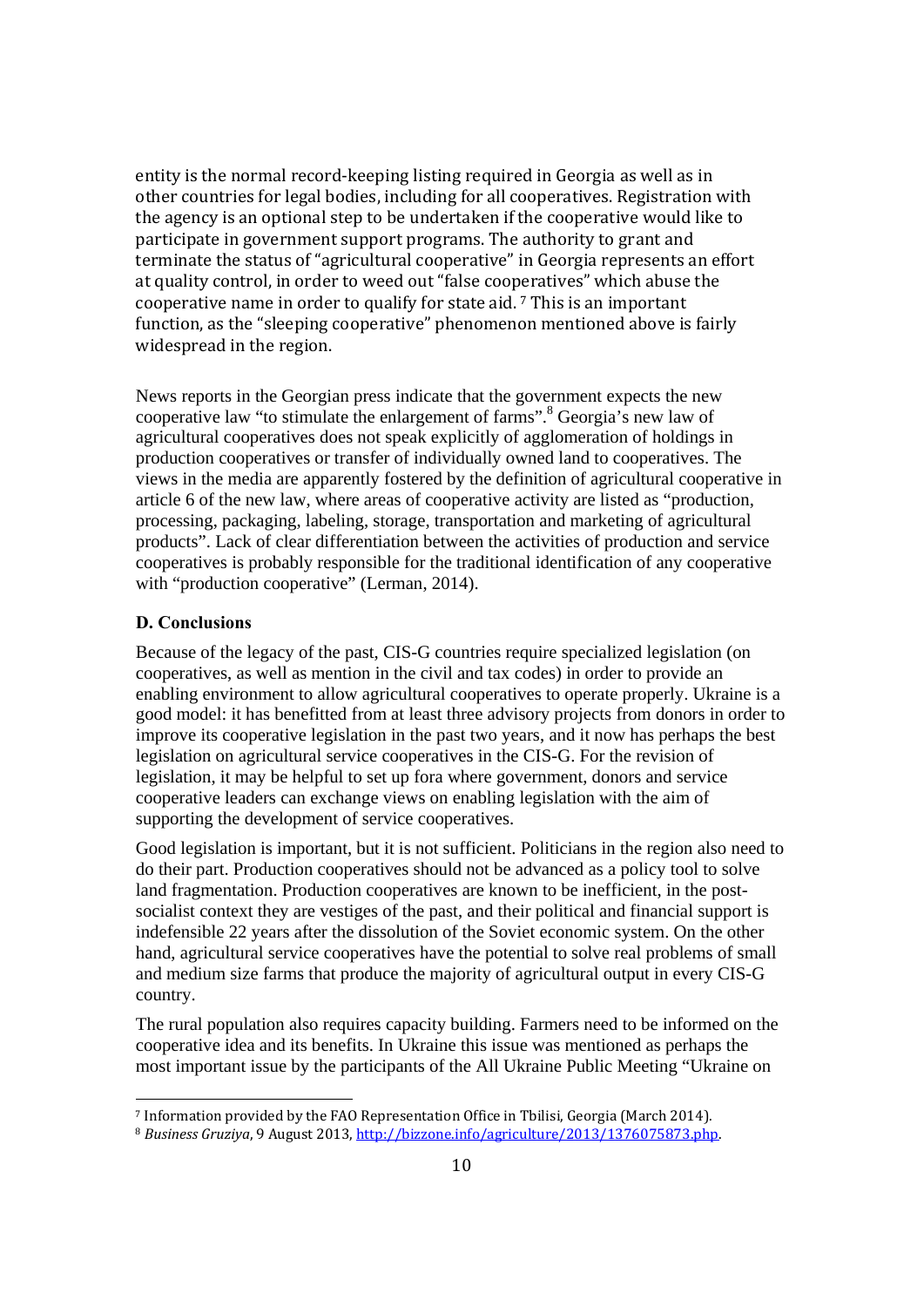the Eve of the International Year of Cooperatives" (15 December 2011) attended by service cooperative leaders, regional cooperative activists, as well as researchers, government employees and project personnel connected with development of cooperatives (Korinets, 2013:17). Cooperative Development Centers in the United States are an example of the type of government-private sector collaboration that can accomplish this task. Cooperative Development Centers are non-profit state-level organizations funded by cooperatives themselves and co-funded by the US Department of Agriculture. Their function is to explain the cooperative idea and the specific benefits for those interested, to train in cooperative management skills, and support the public with the business, legal and tax information needed for cooperative startups and management. They also offer individual technical assistance by qualified experts, the costs of which may be covered by the US Department of Agriculture grants for the development of cooperatives.

While the type of public-private partnership represented by the US Cooperative Development Centers is an excellent example of an institution to support the development of cooperatives, there is no substitute for a grass-roots cooperative movement driven by enthusiasm for the cooperative model. It is the movement in countries around the world that was responsible for building agricultural service cooperatives far before they became a part of state policy. The cooperative movement in all CIS-G countries is at an early stage, perhaps understandable for countries that only twenty years ago knew only the Soviet model of cooperation.

Agricultural service cooperatives also require capacity building and investment support as part of a targeted policy to improve the sustainability of small family farming. Unfortunately, governments in the region do not yet have the capacity to do this. At this time only donors in association with governments and cooperatives in the region can accomplish this with any degree of expertise. But the typical donor project of 2 years is not sufficient to develop a farm service cooperative to self-sufficiency. The best example of donor support in the region is Danone-Ukraine's support of milk cooperatives through Dobrobut gromad (Heifer International) in Ukraine where Danone has supported cooperatives for an average of 5 years (Danone-Ukraine, 2014). The Danone-Dobrobut gromad-milk cooperatives cooperation is not, however, a typical donor intervention. If the raw product offered by supported cooperatives meets Danone's quality standards<sup>9</sup> the company enters into a long-term contract with the suppliers to secure its raw material base. Thus, this is a two-way beneficial arrangement, not standard dependence on donor generosity. Other private dairy firms interested in creating a high-quality raw material base may wish to consider such an approach.

<u> 1989 - Jan Samuel Barbara, politik eta politik eta politik eta politik eta politik eta politik eta politik e</u>

<sup>9</sup> If a supported cooperative does not meet Danone's standards investment support is eventually dropped.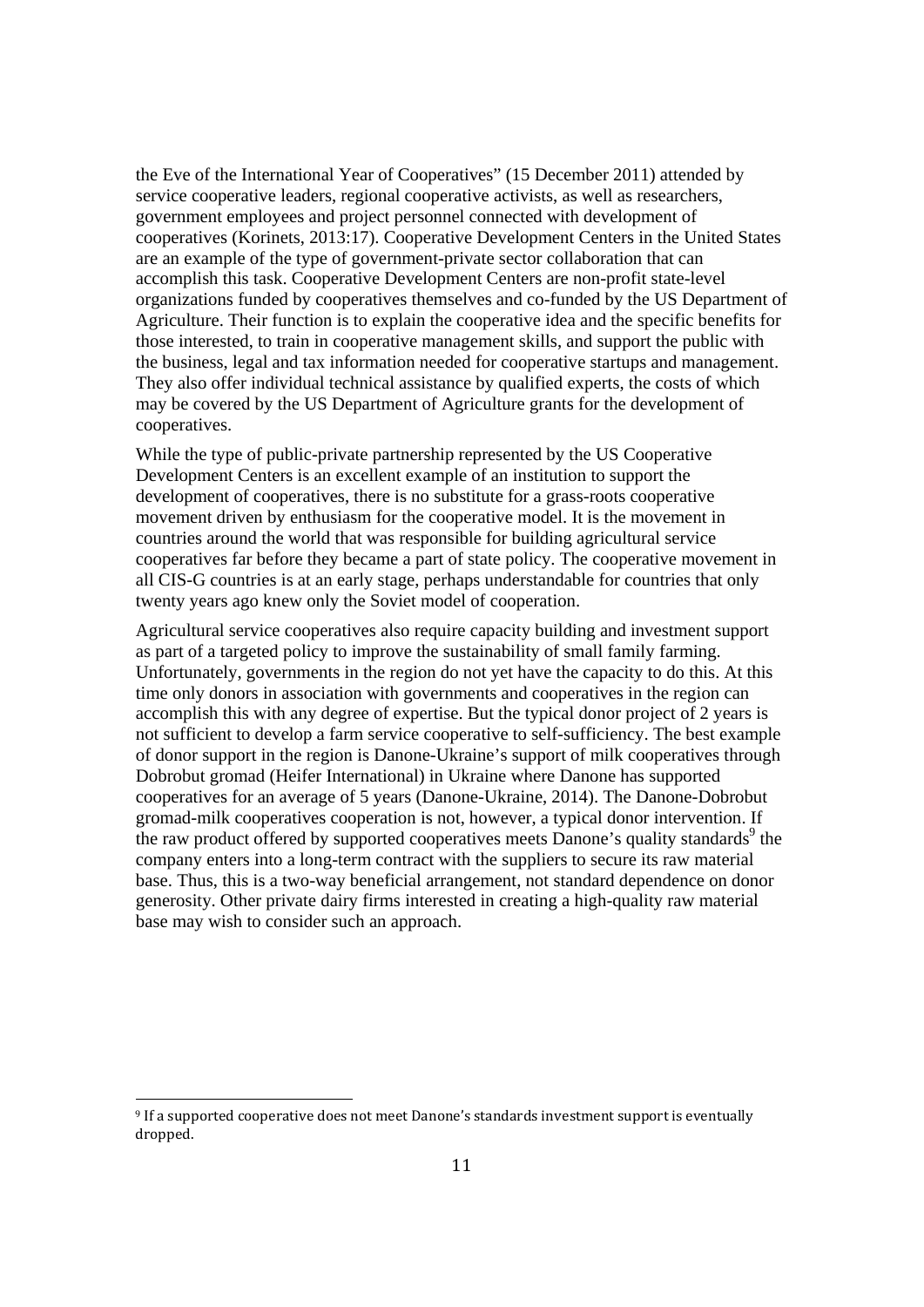#### **References**

- Abele, S. and Frohberg, K., eds. 2003. *Subsistence Agriculture in Central and Eastern Europe: How to Break the Vicious Circle*, Studies on the Agricultural and Food Sector in Central and Eastern Europe, Vol. 22, IAMO, Halle.
- Akimbekova, G. U. 2010. "Agricultural Cooperation in Kazakhstan: problems and possible solutions," *Ekonomika APK (Kiev),* No. 9: 161-166.
- Bijman, J., G. van der Sangen, K.J. Poppe and B. Doorneweert (2012). "Support for Farmers' Cooperatives; Country Report The Netherlands". Wageningen: Wageningen UR.
- Bono, P. (2012). "Support for Farmers' Cooperatives; Country Report Italy". Wageningen: Wageningen UR.
- Brusselaers, J., Doorneweert, B. and K. Poppe. 2012. "Support for Farmers' Cooperatives: EU synthesis and comparative analysis report: policy measures". Wagingen: Wagingen UR.
- Cobia, D., ed. 1989. *Cooperatives in Agriculture* (Englewood Cliffs, NJ: Prentice Hall).
- Conception. 2012. *Conception of the Development of Agricultural Cooperation in Kazakhstan*, Kazakh Research Institute of Agricultural Economics and AO "Kazagroinnovatsiya" (Almaty, 2012).
- Csaki, C. and Jambor, A. 2009. "The Diversity of Effects of EU Membership on Agriculture in New Member States," *FAO Regional Office for Europe and Central Asia Policy Studies on Rural Transition,* No. 2008-1 (Budapest) (http://www.fao.org/fileadmin/user\_upload/Europe/documents/Publicatio ns/Policy\_Stdies/EUeffects\_en.pdf).
- Danone-Ukraine. 2014. "Cooperatives and Family Farms" (http://danone.ua/en/social‐responsibility/id/kooperativi‐ta‐simejni‐fermi‐  $004/$ ).
- Eurostat. 2013. "Agricultural holdings, 2000-2010," (http://epp.eurostat.ec.europa.eu/statistics\_explained/index.php?title=File:Agricult ural\_holdings,\_2000-2010.png&filetimestamp=20121105110459).
- Filippi, M. 2012. "Support for Farmers' Cooperatives; Country Report France". Wageningen: Wageningen UR.
- Food and Agriculture Organization of the UN (FAO). 2012. *Report of the Twenty-eighth FAO Regional Conference for Europe*, 19 and 20 April 2012 (http://www.fao.org/docrep/meeting/025/md942e.pdf).
- Food and Agriculture Organization of the UN (FAO). 2014. *International Roundtable on Cooperation, Report* (in Russian) (http://www.fao.org/fileadmin/user\_upload/Europe/documents/docs/ASI/ roundtable/Report ru.pdf).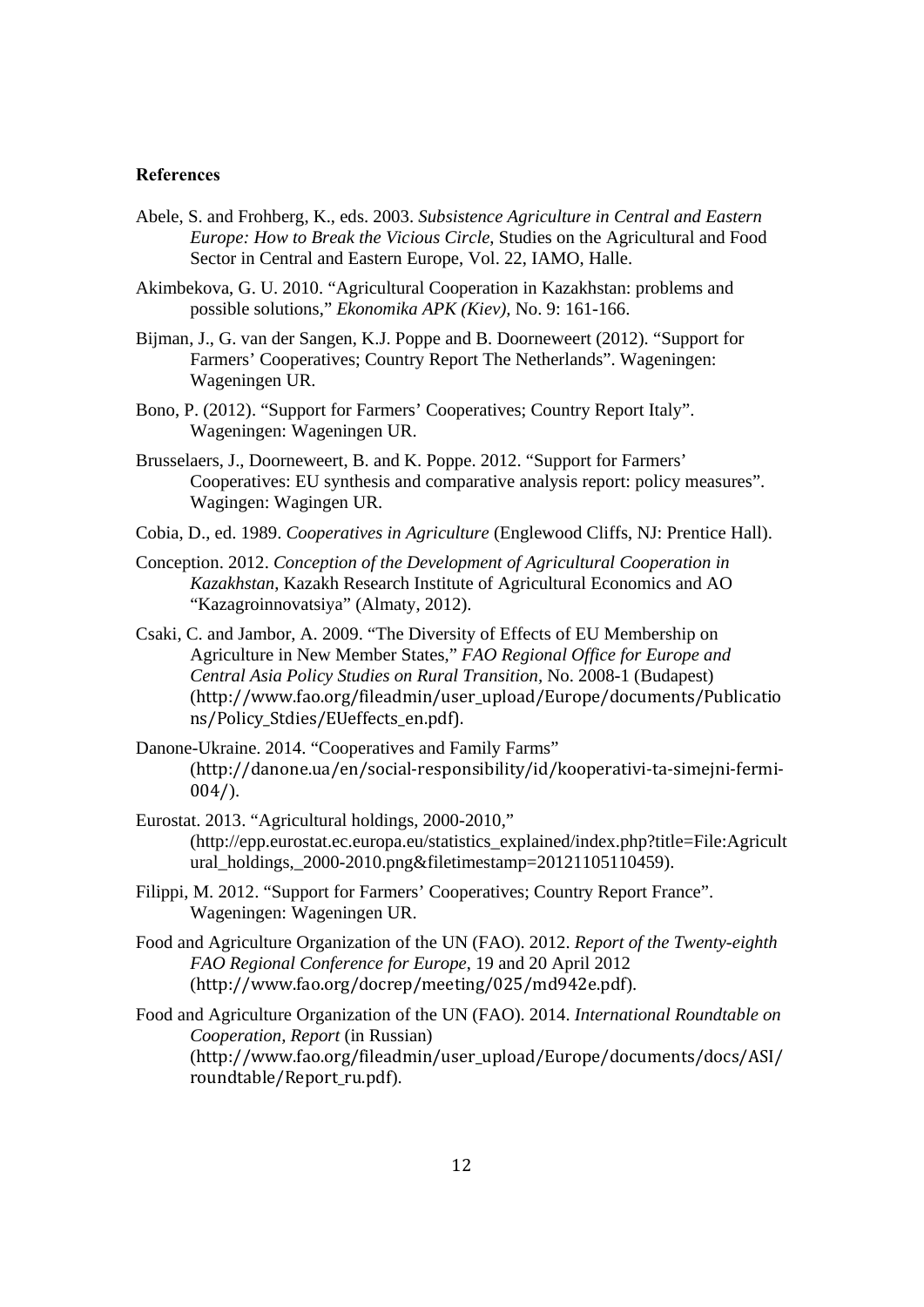- FAO Regional Office for Europe and Central Asia (FAO-REU). 2014. *Regional Initiative for Europe and Central Asia* (http://www.fao.org/europe/agrarian‐ structures‐initiative/en/).
- Giagnocavo, C., Vargas-Vasserot, C. 2012. "Support for Farmers' Cooperatives; Country Report Spain". Wageningen: Wageningen UR.
- Gijselinckx, C., Bussels, M. 2012. "Support for Farmers' Cooperatives; EU synthesis and comparative analysis report; Social and Historical Aspects". Wageningen: Wageningen UR.
- Henrÿ, Hagen. 2012. *Guidelines for Cooperative Legislation*, 3rd ed. revised (Geneva: International Labor Office).
- Hofstede, G., Hofstede, G.J. and Minkov, M. (2010). *Cultures and Organizations: Software of the Mind*, third edition (New York: McGraw-Hill).
- Hoyt, A. 1989. "Cooperatives in other Countries," in Cobia, D. (1989), pp. 81-97.
- International Cooperative Alliance (ICA). 2014. "Co-operative identity, values & principles," International Cooperative Alliance [http://ica.coop/en/what-co-op/cooperative-identity-values-principles].
- Korinets, R. 2013. "Sel'skokhoziastvenny obsluzhivaiushchie kooperativy v Ukraine" [Agricultural Service Cooperatives in Ukraine], *FAO Regional Office for Europe and Central Asia Policy Studies on Rural Transition No. 2013-6,* (http://www.fao.org/docrep/018/ar593r/ar593r.pdf).
- Lerman, Z. 2013. "Cooperative Development in Central Asia," *FAO Regional Office for Europe and Central Asia Policy Studies on Rural Transition,* no. 2013-14, (http://www.fao.org/docrep/018/ar425e/ar425e.pdf).
- Lerman, Z. and Sedik, D. 2014. "Cooperatives in the CIS Countries and Georgia: Overview of Legislation," *FAO Regional Office for Europe and Central Asia Policy Studies on Rural Transition,* no. 2014-2 (http://www.fao.org/fileadmin/user\_upload/Europe/documents/Publications/Polic y\_Stdies/CoopsCISandGeorgia1\_en.pdf).
- Lissowska, M. 2013. "The Deficit of Cooperative Attitudes and Trust in Post-Transition Economies," *EAEPE Papers in Evolutionary Political Economy*, no. 10 (2013).
- Millns, J. 2013. "Agriculture and Rural Cooperation: Examples from Armenia, Georgia and Moldova," *FAO Regional Office for Europe and Central Asia Policy Studies on Rural Transition*, No. 2013-2 (http://www.fao.org/docrep/018/ar424e/ar424e.pdf).
- National Statistics Committee of the Kyrgyz Republic. 2012. *Kyrgyzstan in Figures: Statistical Yearbook* (in Russian) (Bishkek).
- Sedik, D. and Lerman, Z. 2014. "Agricultural Cooperative Development in Kazakhstan and Ukraine," *Center for Agricultural Economic Research Discussion Paper 6- 13*, The Hebrew University of Jerusalem, Rehovot, Israel.